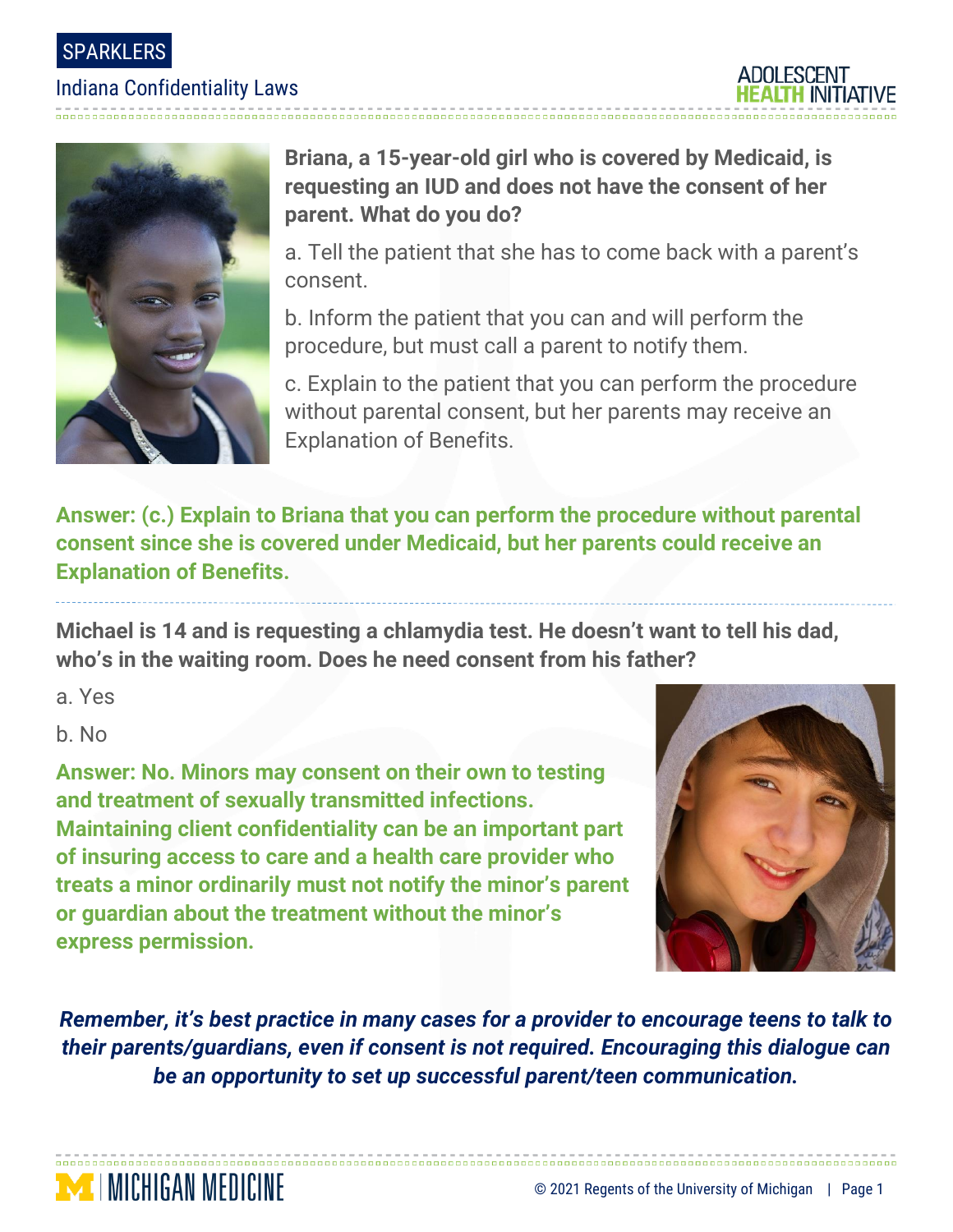SPARKLERS

#### Indiana Confidentiality Laws

-----------------------------





**Jade is 16 years old. Can she receive a pregnancy test AND prenatal care without her parents' consent?**

- a. Yes
- b. No

**Answer: No. Indiana state law require that the healthcare provider make a reasonable attempt to contact the minor's parent or guardian before providing treatment for pregnancy related care, including prenatal care, delivery services, treatment of complications and post-natal care.**

**Which of these options below DO NOT require parental consent for a teen living with her parents?**

- a. HPV vaccine
- b. ADHD medication for a 13 year-old
- c. Treatment for controlled substances or alcohol
- d. An abortion

**Answer: (c.) Minors may consent to outpatient treatment of controlled substances or alcohol. All other options require a parent's consent.** 

*Remember, it's best practice in many cases for a provider to encourage teens to talk to their parents/guardians, even if consent is not required. Encouraging this dialogue can be an opportunity to set up successful parent/teen communication.*